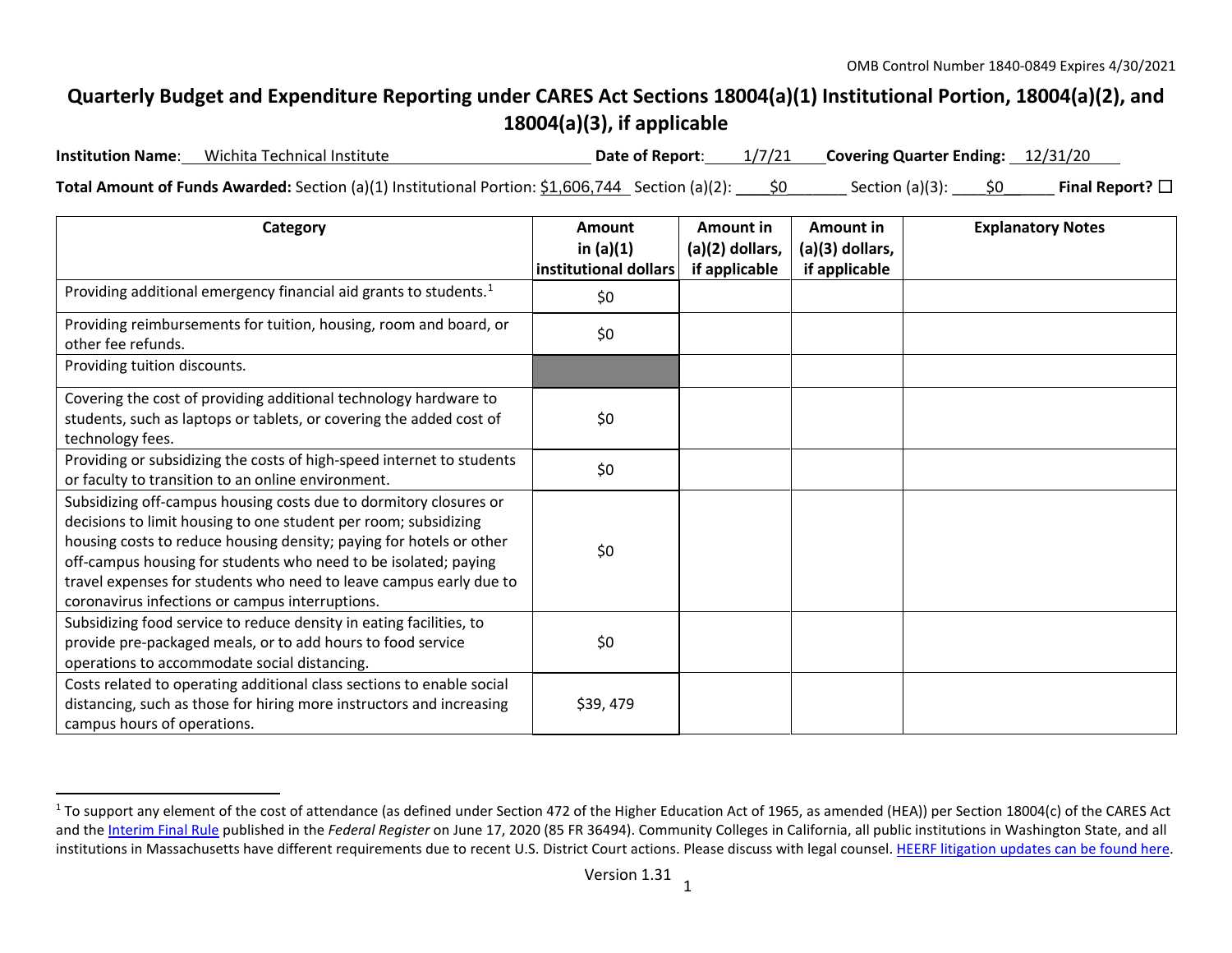<span id="page-1-2"></span><span id="page-1-1"></span><span id="page-1-0"></span>OMB Control Number 1840-0849 Expires 4/30/2021

| Category                                                                                                                                                                                                                                                                               | Amount<br>in $(a)(1)$<br>institutional dollars | Amount in<br>$(a)(2)$ dollars,<br>if applicable | Amount in<br>(a)(3) dollars,<br>if applicable | <b>Explanatory Notes</b> |
|----------------------------------------------------------------------------------------------------------------------------------------------------------------------------------------------------------------------------------------------------------------------------------------|------------------------------------------------|-------------------------------------------------|-----------------------------------------------|--------------------------|
| Campus safety and operations. <sup>2</sup>                                                                                                                                                                                                                                             | \$0                                            |                                                 |                                               |                          |
| Purchasing, leasing, or renting additional instructional equipment<br>and supplies (such as laboratory equipment or computers) to reduce<br>the number of students sharing equipment or supplies during a<br>single class period and to provide time for disinfection between<br>uses. | \$0                                            |                                                 |                                               |                          |
| Replacing lost revenue due to reduced enrollment.                                                                                                                                                                                                                                      |                                                |                                                 |                                               |                          |
| Replacing lost revenue from non-tuition sources (i.e., cancelled<br>ancillary events; disruption of food service, dorms, childcare or other<br>facilities; cancellation of use of campus venues by other<br>organizations, lost parking revenue, etc.). <sup>3</sup>                   |                                                |                                                 |                                               |                          |
| Purchasing faculty and staff training in online instruction; or paying<br>additional funds to staff who are providing training in addition to<br>their regular job responsibilities.                                                                                                   | \$0                                            |                                                 |                                               |                          |
| Purchasing, leasing, or renting additional equipment or software to<br>enable distance learning, or upgrading campus wi-fi access or<br>extending open networks to parking lots or public spaces, etc.                                                                                 | \$38,658                                       |                                                 |                                               |                          |
| Other Uses of (a)(1) Institutional Portion funds. <sup>4</sup>                                                                                                                                                                                                                         | \$0                                            |                                                 |                                               |                          |

 $<sup>2</sup>$  Including costs or expenses related to the disinfecting and cleaning of dorms and other campus facilities, purchases of personal protective equipment (PPE), purchases of</sup> cleaning supplies, adding personnel to increase the frequency of cleaning, the reconfiguration of facilities to promote social distancing, etc.

<sup>&</sup>lt;sup>3</sup> Including continuance of pay (salary and benefits) to workers who would otherwise support the work or activities of ancillary enterprises (e.g., bookstore workers, foodservice workers, venue staff, etc.).

 $4$  Please post additional documentation as appropriate and briefly explain in the "Explanatory Notes" section. Please note that costs for Section 18004(a)(1) Institutional Portion funds may only be used "to cover any costs associated with significant changes to the delivery of instruction due to the coronavirus, so long as such costs do not include payment to contractors for the provision of pre-enrollment recruitment activities; endowments; or capital outlays associated with facilities related to athletics, sectarian instruction, or religious worship."